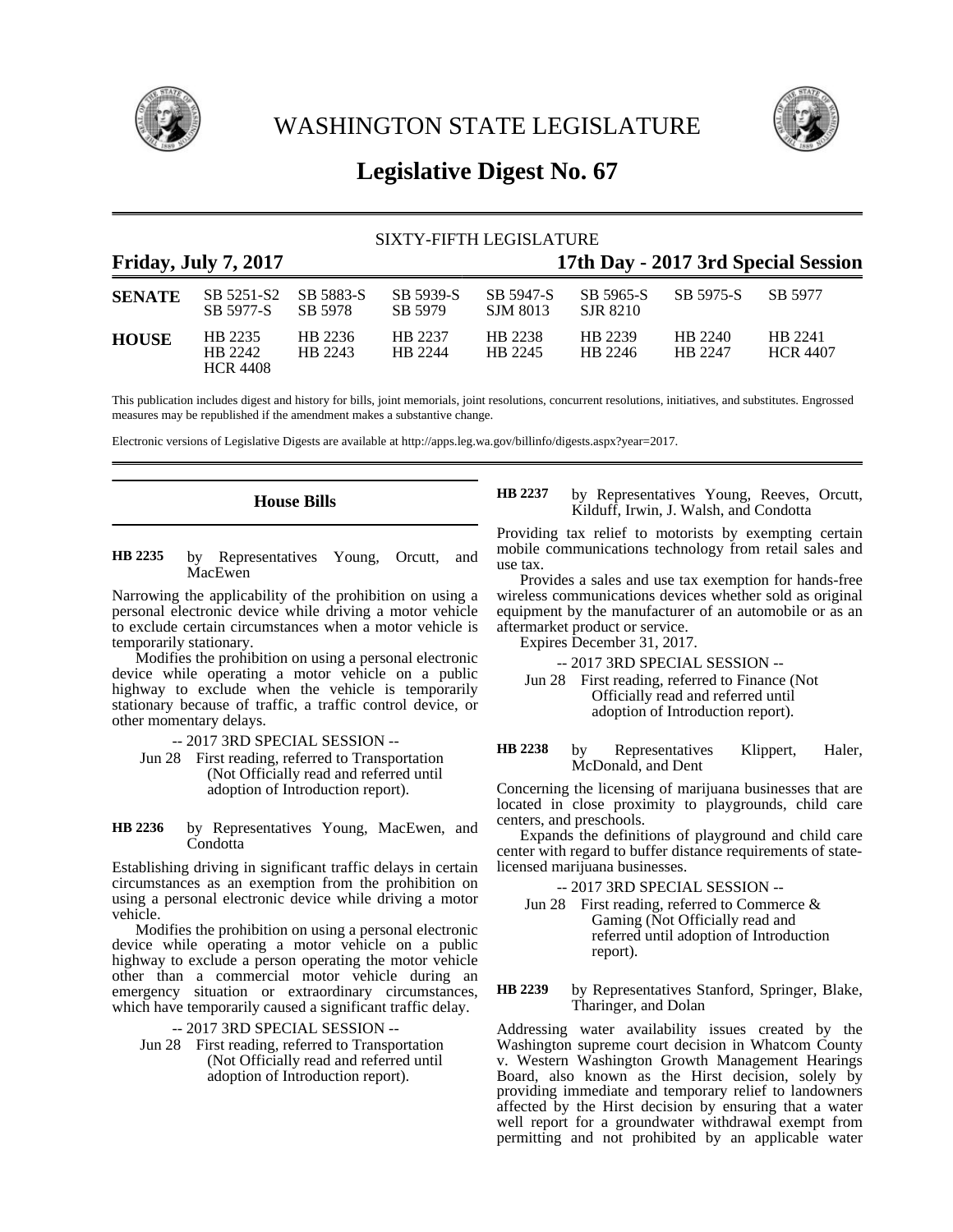resources management rule adopted by the department of ecology may serve until December 31, 2018, as evidence of an adequate water supply for a building necessitating potable water, allowing cities and counties to rely until December 31, 2018, on water resource management rules adopted by the department of ecology in providing for the protection of surface water and groundwate

Addresses water availability issues created by the state supreme court decision in Whatcom County v. Western Washington Growth Management Hearings Board solely by providing immediate and temporary relief to landowners affected by the decision by ensuring that a water well report for a groundwater withdrawal exempt from permitting and not prohibited by an applicable water resources management rule adopted by the department of ecology may serve as evidence of an adequate water supply for a building necessitating potable water.

Allows cities and counties to rely on water resource management rules adopted by the department of ecology in providing for the protection of surface water and groundwater.

Creates a joint legislative task force on water supply to review: (1) The treatment of groundwater withdrawals that are exempt from permitting requirements; and

(2) The implementation of  $RCW$  19.27.097 and 36.70A.070 (sections 1 through 3 of this act).

Provides a June 30, 2019, expiration date for the task force.

-- 2017 3RD SPECIAL SESSION --

Jun 28 Read first time, rules suspended, and placed on second reading calendar.

#### by Representative Tharinger **HB 2240**

Providing continuity for state-funded capital budget activities by making 2015-2017 appropriations for supplemental capital projects, 2017-2019 appropriations for previously authorized capital projects, and 2017-2019 appropriations for oversight and review of projects and facilities.

Makes 2015-2017 appropriations for supplemental capital projects, 2017-2019 appropriations for previously authorized capital projects, and 2017-2019 appropriations for oversight and review of projects and facilities to provide continuity for state-funded capital budget activities.

### -- 2017 3RD SPECIAL SESSION --

Jun 29 First reading, referred to Capital Budget (Not Officially read and referred until adoption of Introduction report).

#### by Representative DeBolt **HB 2241**

Concerning the capital budget.

Adopts the capital budget.

-- 2017 3RD SPECIAL SESSION --

Jun 29 First reading, referred to Capital Budget (Not Officially read and referred until adoption of Introduction report).

#### by Representatives Sullivan, Harris, Lytton, and Taylor **HB 2242**

Funding fully the state's program of basic education by providing equitable education opportunities through reform of state and local education contributions.

States that in chapter 548, Laws of 2009 and chapter 236, Laws of 2010 the state established a comprehensive plan for enhancing the state's program of basic education.

Declares an intent, with this act, to realize the promise of these reforms and to improve student outcomes by increasing state allocations for school staff salaries, revising state and local education funding contributions, and improving transparency and accountability of education funding.

Creates the school employees' benefits board within the state health care authority to design and approve insurance benefit plans for school employees and establish eligibility criteria for participation in the plans.

Requires the caseload forecast council to convene a technical working group to assist school districts to accurately determine the district's four-year budget plan.

Requires the superintendent of public instruction to convene a technical work group to review the staffing enrichments to the program of basic education.

Creates the school employees' insurance account, the school employees' insurance administrative account, and the school employees' benefits board medical benefits administration account.

- -- 2017 3RD SPECIAL SESSION --
- Jun 29 Read first time, rules suspended, and placed on second reading calendar.

Jun 30 Floor amendment(s) adopted. Rules suspended. Placed on Third Reading.

> Third reading, passed; yeas, 67; nays, 26; absent, 0; excused, 5.

-- IN THE SENATE --

First Reading.

Rules suspended.

Placed on second reading. Rules suspended. Placed on Third

Reading.

Third reading, passed; yeas, 32; nays, 17; absent, 0; excused, 0.

-- IN THE HOUSE --

Speaker signed.

-- IN THE SENATE --

President signed.

-- OTHER THAN LEGISLATIVE ACTION -- Delivered to Governor.

by Representatives McCaslin and Barkis **HB 2243**

Concerning the siting of schools and school facilities. (AS OF HOUSE 2ND READING 7/01/17)

Allows a county, planning under the growth management act, to authorize the extension of public facilities and utilities to serve a school sited in a rural area that serves students from a rural area and an urban area if certain requirements are met.

Allows the expansion and modernization of an existing school in the rural area or the placement of portable classrooms at an existing school in the rural area.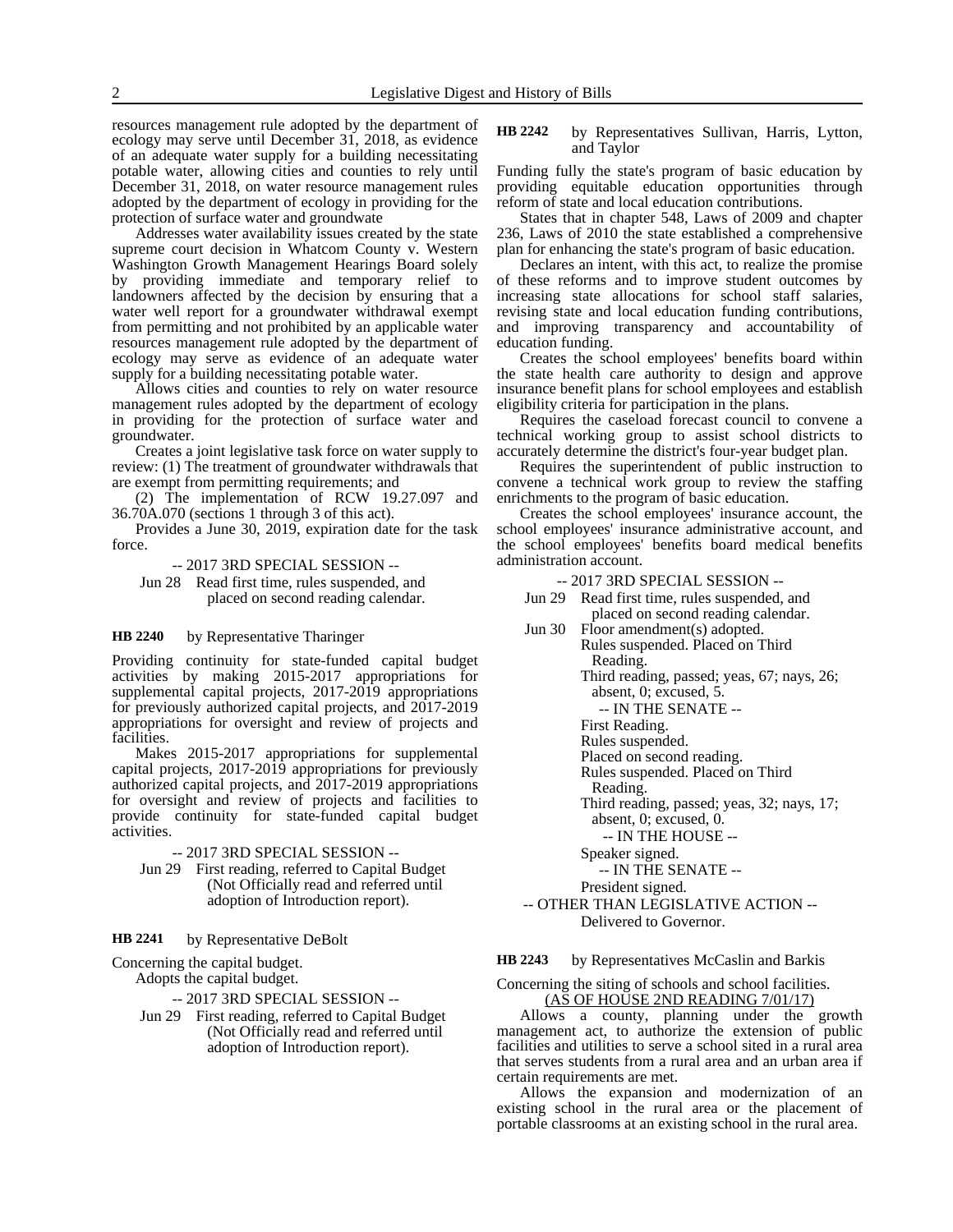| -- 2017 3RD SPECIAL SESSION -- |                                            |  |
|--------------------------------|--------------------------------------------|--|
| Jun 29                         | Read first time, rules suspended, and      |  |
|                                | placed on second reading calendar.         |  |
|                                | Jun 30 Rules suspended. Placed on Third    |  |
|                                | Reading.                                   |  |
|                                | Third reading, passed; yeas, 78; nays, 15; |  |
|                                | absent, 0; excused, 5.                     |  |
|                                | -- IN THE SENATE --                        |  |
|                                | First Reading.                             |  |
|                                | Rules suspended.                           |  |
|                                | Placed on second reading.                  |  |
|                                | Rules suspended. Placed on Third           |  |
|                                | Reading.                                   |  |
|                                | Third reading, passed; yeas, 30; nays, 19; |  |
|                                | absent, $0$ ; excused, $0$ .               |  |
|                                | -- IN THE HOUSE --                         |  |
|                                | Speaker signed.                            |  |
|                                | -- IN THE SENATE --                        |  |
| Jul 1                          | President signed.                          |  |
| HER THAN LEGISLATIVE ACTION -- |                                            |  |
|                                |                                            |  |

Jul 3 Delivered to Governor.

by Representative Shea **HB 2244**

Recognizing fundamental parental rights.

States that: (1) The parents and legal guardians who have legal custody of minor children have a fundamental right to make decisions concerning the care, custody, education, and control of their children; and

(2) The parents and legal guardians shall retain these fundamental rights regardless of whether they continue to be recognized or articulated as constitutional rights by federal or state courts.

- -- 2017 3RD SPECIAL SESSION --
- Jul 3 First reading, referred to Judiciary (Not Officially read and referred until adoption of Introduction report).

#### by Representative Shea **HB 2245**

Concerning overtrial in family law cases.

Authorizes the court that has jurisdiction in an action brought under Title 26 RCW (domestic relations) to award reasonable attorneys' fees and guardian ad litem fees incurred by one party as a result of overtrial of an issue or issues by the other party, upon written finding by the judge that one party's unreasonable approach to litigation caused the other party to incur extra and unnecessary fees.

Authorizes a party to file a motion seeking reasonable attorneys' fees and guardian ad litem fees with the court in which the overtrial occurs when the other party's overtrial of a family law issue or issues causes the party to incur unnecessary fees.

-- 2017 3RD SPECIAL SESSION --

Jul 3 First reading, referred to Judiciary (Not Officially read and referred until adoption of Introduction report).

#### by Representative Shea **HB 2246**

Concerning parenting plans.

Revises provisions relating to parenting plans under chapter 26.09 RCW (dissolution proceedings and legal separation).

-- 2017 3RD SPECIAL SESSION --

- Jul 3 First reading, referred to Judiciary (Not Officially read and referred until adoption of Introduction report).
- by Representatives Dent, Blake, Manweller, Lovick, Klippert, and Dye **HB 2247**

Regarding dangerous dogs.

Authorizes fish and wildlife officers and ex officio fish and wildlife officers to lethally remove a feral dog, including a wolf-dog hybrid, if the dog poses a threat to human safety, domestic animals, or livestock.

Changes the requirements of an owner of a dangerous dog with regard to a city or county issuing a certificate of registration to the owner of the dog.

-- 2017 3RD SPECIAL SESSION --

Jul 3 First reading, referred to Judiciary (Not Officially read and referred until adoption of Introduction report).

### **House Concurrent Resolutions**

by Representatives Sullivan and Kretz **HCR 4407**

Returning bills to their house of origin.

- (DIGEST AS ADOPTED) Returns bills to their house of origin.
- -- 2017 2ND SPECIAL SESSION -- Jun 21 Introduced.
	- Rules suspended. Placed on Third Reading.
		- Third reading, adopted.

-- IN THE SENATE --

Read first time, rules suspended, and placed on second reading calendar. Rules suspended. Placed on Third

Reading.

- Third reading, adopted.
	- -- IN THE HOUSE --
- Speaker signed.

-- 2017 3RD SPECIAL SESSION --

-- IN THE SENATE --

President signed.

-- 2017 2ND SPECIAL SESSION --

-- OTHER THAN LEGISLATIVE ACTION -- Delivered to Governor. Filed with Secretary of State.

by Representatives Sullivan and Kretz **HCR 4408**

Adjourning SINE DIE.

(DIGEST AS ADOPTED)

Adjourns SINE DIE. -- 2017 2ND SPECIAL SESSION --

Jun 21 First Reading. Rules suspended. Placed on Third Reading. Third reading, adopted.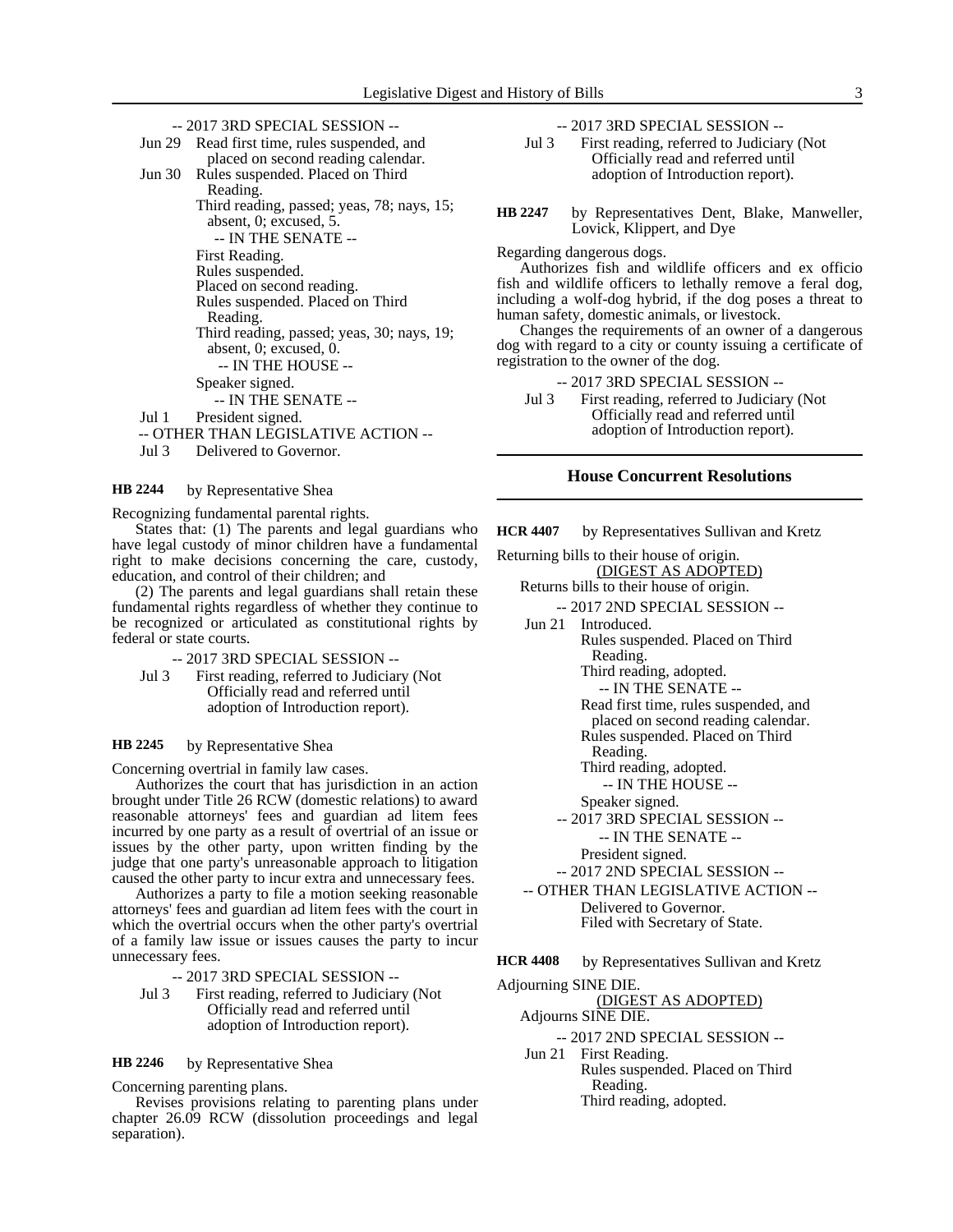-- IN THE SENATE -- Read first time, rules suspended, and placed on second reading calendar. Rules suspended. Placed on Third Reading. Third reading, adopted. -- IN THE HOUSE -- Speaker signed. -- 2017 3RD SPECIAL SESSION -- -- IN THE SENATE -- President signed. -- 2017 2ND SPECIAL SESSION -- -- OTHER THAN LEGISLATIVE ACTION -- Delivered to Governor. Filed with Secretary of State.

### **Senate Bills**

by Senate Committee on Ways & Means (originally sponsored by Senators Takko, Warnick, Rolfes, McCoy, Zeiger, and Chase) **SB 5251-S2**

Concerning tourism marketing.

(DIGEST OF PROPOSED 2ND SUBSTITUTE)

Establishes the statewide tourism marketing act.

Creates the Washington tourism marketing authority to contract for statewide tourism marketing services that promote tourism on behalf of the citizens of the state and manage the authority's financial resources.

Requires the department of commerce to provide administrative assistance to the authority and serve as the fiscal agent of the authority for money appropriated for purposes of the authority.

Requires the joint legislative audit and review committee to conduct an evaluation of the performance of the authority to determine the extent to which the authority has contributed to the growth of the tourism industry and economic development of the state.

Creates the statewide tourism marketing account.

-- 2017 REGULAR SESSION --

- Jan 25 Executive action taken in the Senate Committee on Commerce and Labor & Sports at 1:30 PM.
- Feb 9 Public hearing in the Senate Committee on Agriculture, Water, and Trade & Economic Development at 8:00 AM.
- Feb 14 Executive action taken in the Senate Committee on Agriculture, Water, and Trade & Economic Development at 8:00 AM.

-- 2017 3RD SPECIAL SESSION --

Jun 30 WM - Majority; 2nd substitute bill be substituted, do pass. Passed to Rules Committee for second

reading. Placed on second reading by Rules

Committee.

Executive action taken in the Senate Committee on Ways & Means at 8:00 AM.

by Senate Committee on Ways & Means (originally sponsored by Senator Braun) **SB 5883-S**

Making operating appropriations for the 2015-2017 and 2017-2019 fiscal biennia.

- (AS OF SENATE 2ND READING 6/30/17) Makes operating appropriations for the 2015-2017 and 2017-2019 fiscal biennia.
	- -- 2017 3RD SPECIAL SESSION --
	- Jun 30 WM Majority; 1st substitute bill be substituted, do pass. Minority; without recommendation. Passed to Rules Committee for second reading. Placed on second reading by Rules

Committee.

1st substitute bill substituted.

Rules suspended. Placed on Third Reading.

Third reading, passed; yeas, 39; nays, 10; absent, 0; excused, 0.

-- IN THE HOUSE --

Read first time, rules suspended, and placed on second reading calendar.

Rules suspended. Placed on Third

Reading.

Third reading, passed; yeas, 70; nays, 23; absent, 0; excused, 5.

- -- IN THE SENATE --
- President signed.
	- -- IN THE HOUSE --

Speaker signed.

-- OTHER THAN LEGISLATIVE ACTION --

Delivered to Governor. Governor signed.

Chapter 1, 2017 Laws 3rd Special Session PV.

Effective date 6/30/2017\*.

Executive action taken in the Senate Committee on Ways & Means at 8:00 AM.

by Senate Committee on Ways & Means (originally sponsored by Senators Ericksen and Palumbo) **SB 5939-S**

Promoting a sustainable, local renewable energy industry through modifying renewable energy system tax incentives and providing guidance for renewable energy system component recycling.

### (AS OF SENATE 2ND READING 7/01/17)

Modifies renewable energy system tax incentives and provides guidance for renewable energy system component recycling to promote a sustainable, local renewable energy industry.

-- 2017 2ND SPECIAL SESSION --

- Jun 14 Executive action taken in the Senate Committee on Energy and Environment & Telecommunications at 10:00 AM.
	- -- 2017 3RD SPECIAL SESSION --
- Jun 30 WM Majority; 1st substitute bill be substituted, do pass. Minority; without recommendation.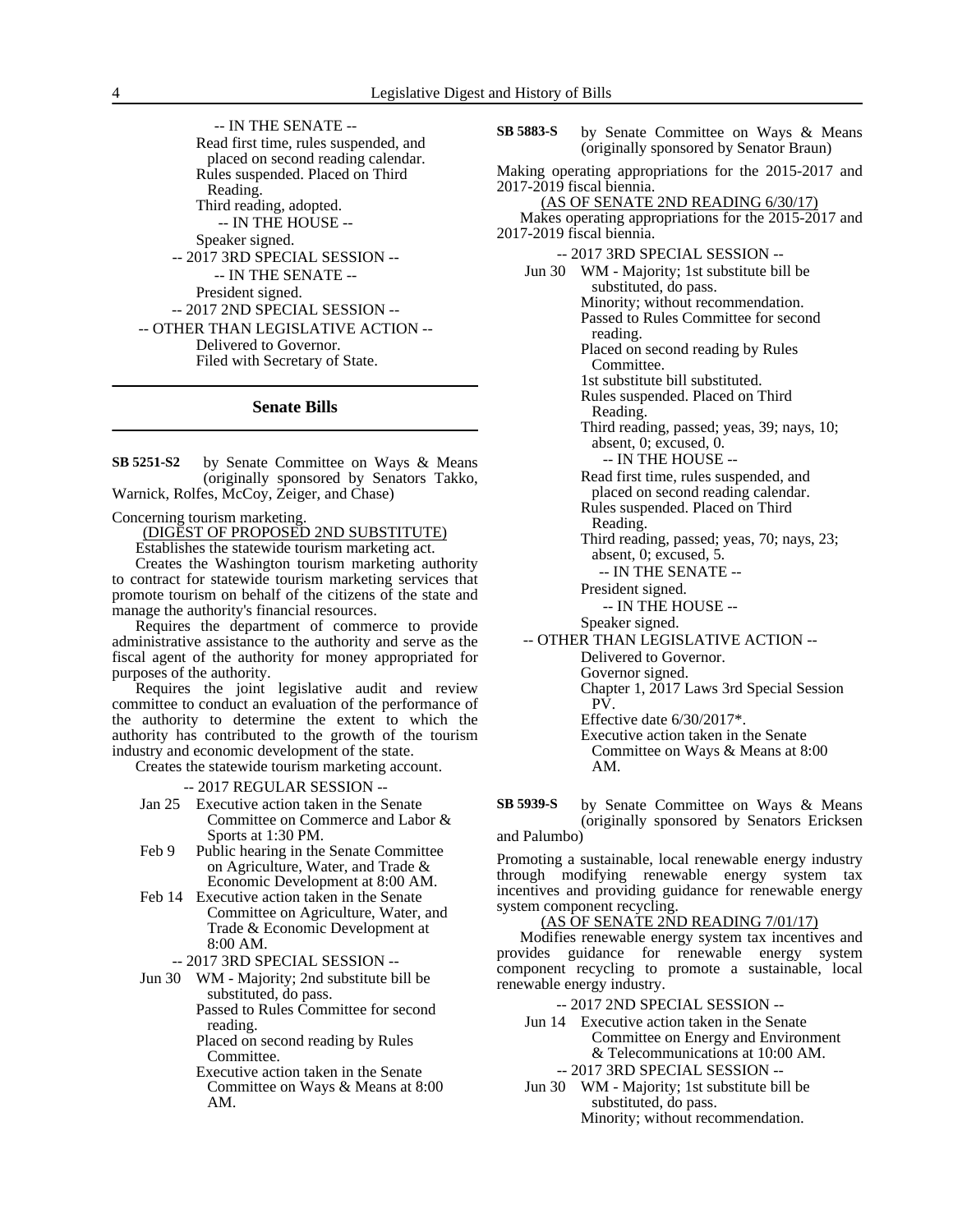Passed to Rules Committee for second reading. Placed on second reading by Rules Committee. 1st substitute bill substituted. Floor amendment(s) adopted. Rules suspended. Placed on Third Reading. Third reading, passed; yeas, 47; nays, 2; absent, 0; excused, 0. -- IN THE HOUSE -- Read first time, rules suspended, and placed on second reading calendar. Rules suspended. Placed on Third Reading. Third reading, passed; yeas, 74; nays, 19; absent, 0; excused, 5. -- IN THE SENATE -- Executive action taken in the Senate Committee on Ways & Means at 8:00 AM. Jul 1 President signed. -- IN THE HOUSE -- Speaker signed. -- OTHER THAN LEGISLATIVE ACTION -- Delivered to Governor. by Senate Committee on Ways & Means (originally sponsored by Senator Pearson) Concerning the Columbia river salmon and steelhead endorsement program. (AS OF SENATE 2ND READING 6/30/17) Delays, until June 30, 2019, the expiration of the Columbia river recreational salmon and steelhead endorsement program. Prohibits program funds from being used to acquire -- 2017 3RD SPECIAL SESSION -- Jun 21 Public hearing and executive action taken in the Senate Committee on Natural Resources & Parks at 9:00 AM. Jun 30 WM - Majority; 1st substitute bill be substituted, do pass. Minority; do not pass. Minority; without recommendation. Passed to Rules Committee for second reading. Placed on second reading by Rules Committee. 1st substitute bill substituted. Floor amendment(s) adopted. Rules suspended. Placed on Third Reading. Third reading, passed; yeas, 48; nays, 1; absent, 0; excused, 0. -- IN THE HOUSE -- Read first time, rules suspended, and placed on second reading calendar. Rules suspended. Placed on Third Reading. **SB 5947-S**

land.

Third reading, passed; yeas, 87; nays, 6; absent, 0; excused, 5.

-- IN THE SENATE -- President signed. -- IN THE HOUSE -- Speaker signed. -- OTHER THAN LEGISLATIVE ACTION -- Delivered to Governor. Governor signed. Chapter 3, 2017 Laws 3rd Special Session. Effective date 6/30/2017. Executive action taken in the Senate Committee on Ways & Means at 8:00 AM.

by Senate Committee on Ways & Means (originally sponsored by Senator Honeyford) **SB 5965-S**

Making supplemental capital appropriations for the 2015-2017 fiscal biennium, making capital reappropriations for the 2017-2019 fiscal biennium, and making new appropriations for the school construction assistance program for the 2017-2019 fiscal biennium.

## (AS OF SENATE 2ND READING 7/01/17)

Makes supplemental capital appropriations for the 2015-2017 fiscal biennium, capital reappropriations for the 2017-2019 fiscal biennium, and new appropriations for the school construction assistance program for the 2017-2019 fiscal biennium.

-- 2017 3RD SPECIAL SESSION --

Jun 30 WM - Majority; 1st substitute bill be substituted, do pass. Minority; do not pass. Minority; without recommendation. Passed to Rules Committee for second reading. Placed on second reading by Rules Committee. 1st substitute bill substituted. Floor amendment(s) adopted. Rules suspended. Placed on Third Reading. Third reading, passed; yeas, 47; nays, 2; absent, 0; excused, 0. -- IN THE HOUSE -- Read first time, rules suspended, and placed on second reading calendar. Rules suspended. Placed on Third Reading. Third reading, passed; yeas, 93; nays, 0; absent, 0; excused, 5. -- IN THE SENATE -- Executive action taken in the Senate Committee on Ways & Means at 8:00 AM. Jul 1 President signed. -- IN THE HOUSE -- Speaker signed. -- OTHER THAN LEGISLATIVE ACTION -- Delivered to Governor. Governor signed. Chapter 4, 2017 Laws 3rd Special Session. Effective date 7/1/2017.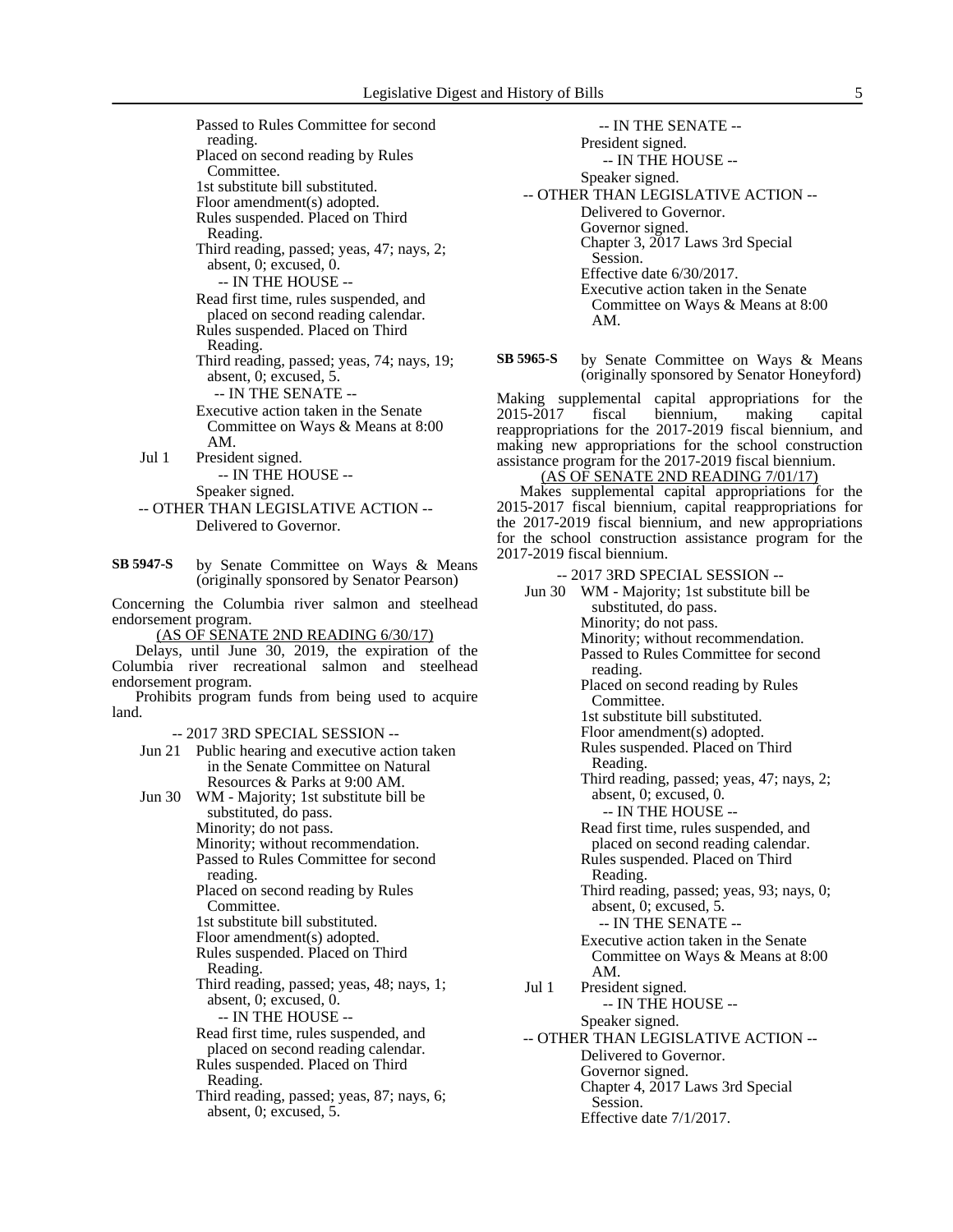**SB 5975-S** by Senate Committee on Ways & Means Executive action taken in the Senate (originally sponsored by Senators Fain, Liias, Keiser, Saldaña, Miloscia, Cleveland, McCoy, Nelson, Ranker, Conway, Mullet, Hobbs, Takko, Palumbo, Pedersen, and Chase)

Addressing paid family and medical leave.

(AS OF SENATE 2ND READING 6/30/17)

States that the legislature declares it to be in the public interest to create a family and medical leave insurance program to provide reasonable paid family leave for the birth or placement of a child with the employee, for the care of a family member who has a serious health condition, and for a qualifying exigency under the federal family and medical leave act, and provide reasonable paid medical leave for an employee's own serious health condition.

Requires the employment security department to establish and administer the family and medical leave program and pay family and medical leave benefits as specified in this act.

Requires the commissioner of the employment security department to: (1) Appoint an advisory committee to review issues and topics of interest related to this act; and

(2) Establish an ombuds office for family and medical leave within the department to: (a) Offer and provide information on family and medical leave to employers and employees; and (b) act as an advocate for employers and employees in their dealings with the department.

Declares an intent to assist small businesses with the costs of an employee's use of family or medical leave.

Repeals chapter 49.78 RCW (family leave) and chapter 49.86 RCW (family leave insurance).

Creates the family and medical leave enforcement account and the family and medical leave insurance account.

-- 2017 3RD SPECIAL SESSION --

Jun 30 WM - Majority; 1st substitute bill be substituted, do pass. Minority; do not pass. Passed to Rules Committee for second reading. Placed on second reading by Rules Committee. 1st substitute bill substituted. Rules suspended. Placed on Third Reading. Third reading, passed; yeas, 37; nays, 12; absent, 0; excused, 0. -- IN THE HOUSE -- Read first time, rules suspended, and placed on second reading calendar. Rules suspended. Placed on Third Reading. Third reading, passed; yeas, 65; nays, 29; absent, 0; excused, 4. -- IN THE SENATE -- President signed. -- IN THE HOUSE -- Speaker signed. -- OTHER THAN LEGISLATIVE ACTION -- Delivered to Governor.

Executive action taken in the Senate<br>Committee on Ways & Means at 8:00 AM.

Jul 5 Governor signed. Chapter 5, 2017 Laws 3rd Special Session. Effective date 10/19/2017\*.

by Senator Rossi **SB 5977**

Relating to revenue.

(SUBSTITUTED FOR - SEE 1ST SUB)

Introduced by title and introductory section only, relating to revenue.

-- 2017 3RD SPECIAL SESSION --

| Jun 30 First reading, referred to Ways & Means.  |
|--------------------------------------------------|
| WM - Majority; 1st substitute bill be            |
| substituted, do pass.                            |
| Minority; do not pass.                           |
| Minority; without recommendation.                |
| Passed to Rules Committee for second<br>reading. |
| Placed on second reading by Rules<br>Committee.  |
| 1st substitute bill substituted.                 |
| Executive action taken in the Senate             |
| Committee on Ways & Means at 8:00                |
| AM.                                              |
|                                                  |

by Senate Committee on Ways & Means (originally sponsored by Senator Rossi) **SB 5977-S**

Concerning revenue.

(AS OF SENATE 2ND READING 6/30/17)

Addresses revenue provisions as follows: (1) Provides tax credits to businesses in main street communities;

(2) Reduces the general manufacturing business and occupation tax rate and the processing for hire rate;

(3) Creates a business and occupation tax exemption for agricultural fertilizer and seed;

(4) Extends preferential business and occupation tax rates for manufacturers and wholesalers of specific solar energy material and parts and for manufacturers and processors for hire of semiconductor materials;

(5) Extends preferential sales and use tax rates for gases and chemicals used in the production of semiconductor materials;

(6) Provides sales and use tax exemptions to encourage coal-fired electric generation plants to convert to natural gas-fired plants or biomass energy facilities;

(7) Provides a public utility tax credit, a business and occupation tax credit, and an exemption from the brokered natural gas use tax for silicon smelters;

(8) Extends the sales tax deferral on construction and expenditure costs of up to two new manufacturing facilities per calendar year;

(9) Extends the sales and use tax deferral for historical auto museums;

(10) Exempts land removed from the designated forest land program, due to certain natural disasters, from payment of compensating taxes;

(11) Increases the business and occupation tax credit for qualifying activities to attract additional motion picture and film projects;